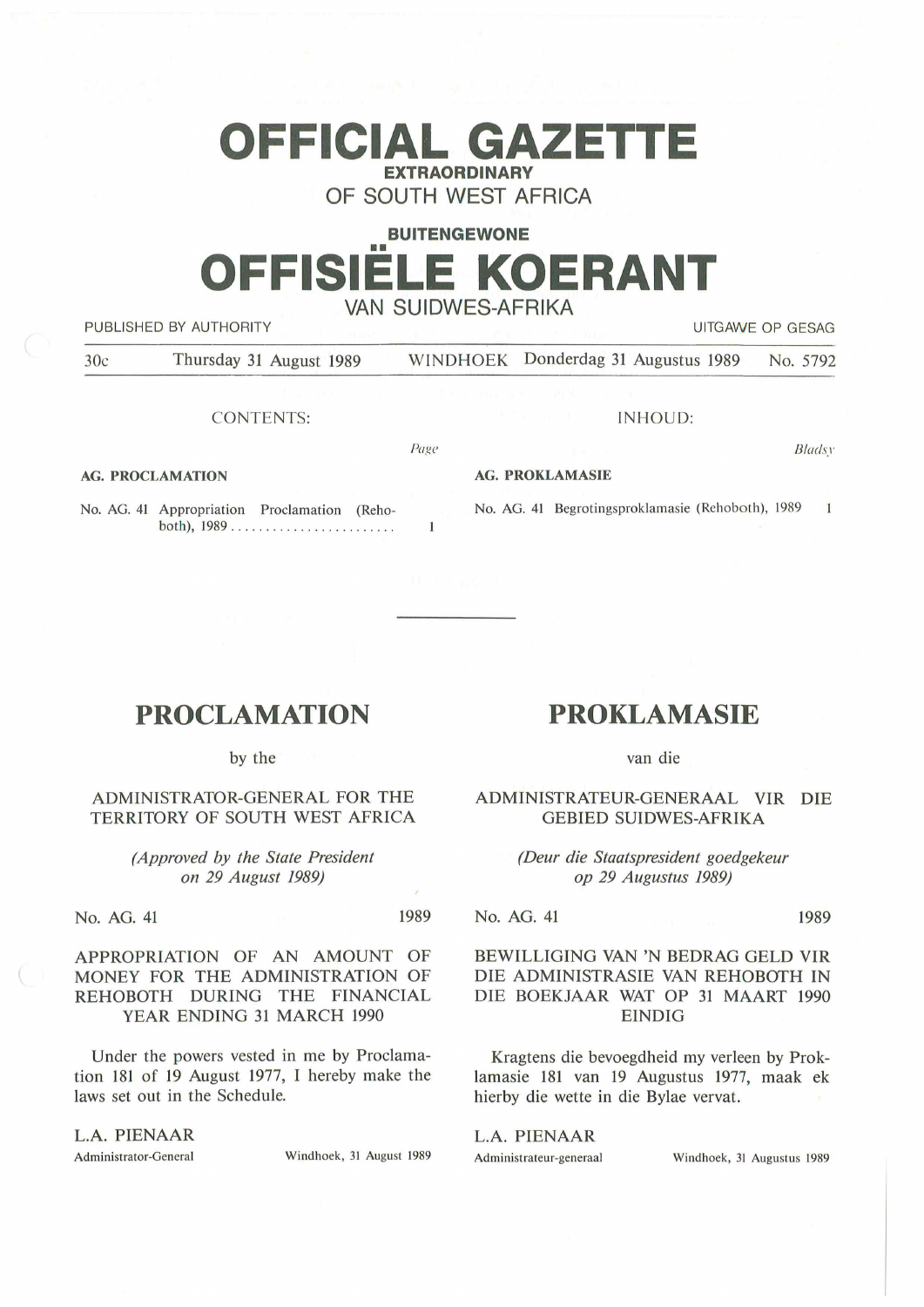#### SCHEDULE

# *Appropriation of R49 267 600 for the administration of Rehoboth.*

1. Notwithstanding the provisions of the Rehoboth Self-Government Act, 1976 (Act *56* of 1976), but subject to the provisions of the Exchequer and Audit Act, 1975 (Act 66 of 1975), the amounts of money set out in column 1 of the Annexure are hereby appropriated, as a charge to the Rehoboth Revenue Fund, for the administration of Rehoboth during the financial year ending 31 March 1990.

### *Short title.*

**2.** This Proclamation shall be called the Appropriation Proclamation (Rehoboth), 1989.

|                  | <b>VOTE</b>                                     | <b>COLUMN 1</b> | <b>COLUMN 2</b> |
|------------------|-------------------------------------------------|-----------------|-----------------|
| No.              | Title                                           | $\mathbb{R}$    | $\mathbb{R}$    |
| 1.               | SECRETARIAT<br>Including Official Entertainment | 11 549 800      | 3 000           |
| $\overline{2}$ . |                                                 | 407 800         |                 |
| 3.               | HEALTH AND WELFARE                              | 6 233 700       |                 |
| 4.               | EDUCATION AND CULTURE                           | 17 309 500      |                 |
|                  | Including Official Entertainment                |                 | 1 200           |
| 5.               | AGRICULTURE AND RESORTS                         | 3 506 100       |                 |
| 6.               |                                                 | 4 607 800       |                 |
| 7.               | LOCAL AUTHORITY SERVICES                        | 5 652 900       |                 |
|                  | <b>TOTAL</b>                                    | 49 267 600      |                 |

### **ANNEXURE**